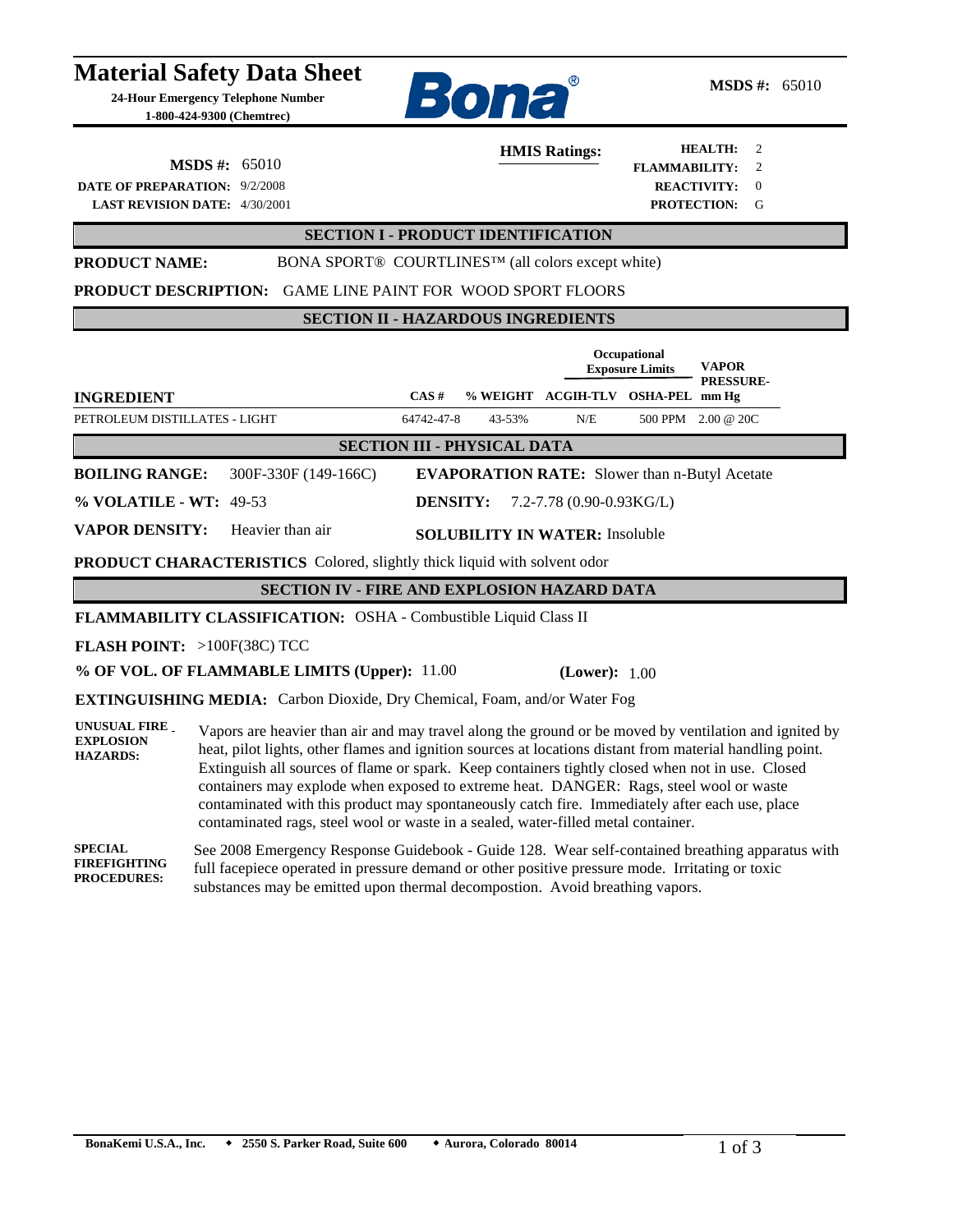## **Material Safety Data Sheet**

**24-Hour Emergency Telephone Number 1-800-424-9300 (Chemtrec)**



#### **SECTION V - HEALTH HAZARD DATA AND FIRST AID PROCEDURES**

**EYE CONTACT:** Overexposure to ingredients in this product may cause irritation, redness and tearing. In case of contact, flush immediately with plenty of water for at least 15 minutes and get medical attention.

- **SKIN CONTACT:** Overexposure to ingredients in this product may cause moderate irritation. In case of contact, wash thoroughly with soap and water. If irritation persists, consult a physician.
- **INHALATION:** Overexposure to ingredients in this product may cause nasal and repiratory irritation, dizziness, headache and nausea. If affected by inhalation of vapor or spray mist, remove to fresh air. Consult a physician.
- **INGESTION:** ASPIRATION HAZARD. If swallowed, do NOT induce vomiting. Aspiration into the lungs can cause severe chemical pneumonitis or pulmonary edema/hemorrhage, which can be fatal. Consult a physician immediately.

### **PRIMARY ROUTES OF ENTRY:** Inhalation, Ingestion, Skin Absorption

- **REGULATORY DATA:** Section 313 supplier notification: This product contains the following chemical(s) subject to the reporting requirements of Section 313 of Title III of the Superfund Amendment and Reauthorization Act of 1986 and 40 CFR 372: None. This product contains the following chemical(s) which are known to the state of California to cause cancer or to cause birth defects or other reproductive harm: None.
- **TOXICITY INFO:** Overexposure to some components of this product has been associated with mild, reversible liver effects. See Section II for exposure limits. See Section VIII for safe handling and use information.

| <b>SECTION VI - REACTIVITY DATA</b>                |                                                                                                                                                                                        |  |  |
|----------------------------------------------------|----------------------------------------------------------------------------------------------------------------------------------------------------------------------------------------|--|--|
| <b>STABILITY: Stable</b>                           | REACTIVITY WITH WATER: Will Not Occur                                                                                                                                                  |  |  |
| <b>HAZARDOUS DECOMPOSITION</b><br><b>PRODUCTS:</b> | Carbon Monoxide, Carbon Dioxide, Ammonia Compounds, Nitrogen Oxides                                                                                                                    |  |  |
| <b>HAZARDOUS POLYMERIZATION:</b>                   | Will Not Occur                                                                                                                                                                         |  |  |
| <b>INCOMPATIBILITY</b><br>(MATERIALS TO AVOID):    | <b>Strong Oxidizers</b>                                                                                                                                                                |  |  |
| <b>SECTION VII - SPILL OR LEAK PROCEDURES</b>      |                                                                                                                                                                                        |  |  |
| IN CASE MATERIAL IS<br><b>RELEASED OR SPILLED:</b> | Ventilate area and eliminate all ignition sources. Dike or contain spill and absorb with inert<br>absorbent. Prevent spilled material from entering sewers, drains or bodies of water. |  |  |
| <b>WASTE DISPOSAL:</b>                             | Dispose of contaminated absorbent, container, and unused contents in accordance with local,<br>state/provincial and federal regulations.                                               |  |  |
| <b>SHIPPING INFORMATION:</b>                       | DOT-regulated material only if shipped by air or ocean. DOT classification: Paint, 3,<br>UN1263, PGIII. Exempt for road under 49 CFR 173.150                                           |  |  |

### **SECTION VIII - SAFE HANDLING AND USE INFORMATION**

**RESPIRATORY PROTECTION:** In areas where TLV is exceeded, use a NIOSH-approved, properly fitted, air-purifying respirator with organic vapor cartridges. In emergency conditions or IDLH (Immediately Dangerous to Life or Health) atmospheres, use a NIOSH-approved, positive pressure, sefcontained breathing apparatus or full facepiece airline respirator.